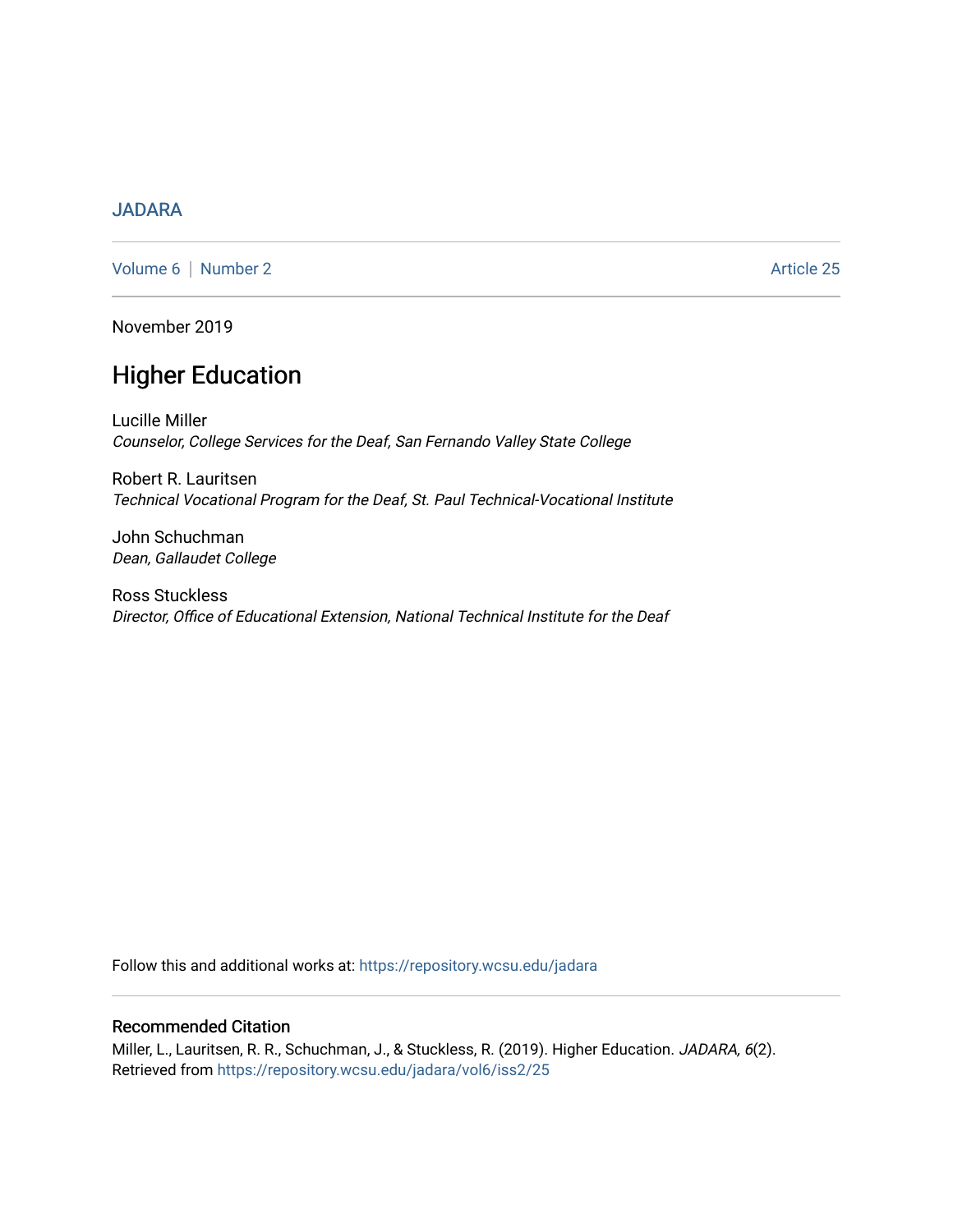## HIGHER EDUCATION

By LUCILLE MILLER, Counselor, College Services for the Deaf, San Fernando Valley State College; ROBERT LAURITSEN, Coordinator, Technical Vocational Program for the Deaf, St. Paul Technical-Vocational In stitute; JOHN SCHUCHMAN, Dean, Gallaudet College; ROSS STUCKLESS, Director, Office of Educational Extension, National Technical Institute for the Deaf; STANLEY TRAXLER, Coordinator, Program for the Deaf, Seattle Community College; and DOUGLAS WELLS, Coordinator, Program for the Deaf, Delgado College

Each member of the panel spent approximately ten minutes describing his respective program. The three regional programs for deaf people at community colleges are now three years old. The community college concept has expanded greatly since the establishment of these programs by the U.S. Department of Health, Education and Welfare in 1968. Nationwide there are more than 25 programs, some serving only a handful, others serving large numbers.

It was mentioned that at the present time Gallaudet serves half of the nation's 2000 hearing impaired students in higher education programs. Among the remaining half, nearly 40 percent attend the National Technical Institute for the Deaf, and 60 percent are distributed among a number of regional and local programs.

The panel agreed that all of the integrated programs offer basically the same supportive services — interpreting, note-taking, counseling and tutoring. Most of the participants expressed the feeling that experience has led to an emphasis for stronger counseling services than was originally planned, based on evidence of need.

The primary difference noted among the various programs were pinpointed to the differing characteristics of the sponsoring institutions rather than the services offered. Another difference was frequently seen to be the population of students served in terms of level of achievement, vocational or career objectives and so forth. Several members of the section audience were currently involved in establishing local higher education programs and reported on their progress and observations. Questions and

1